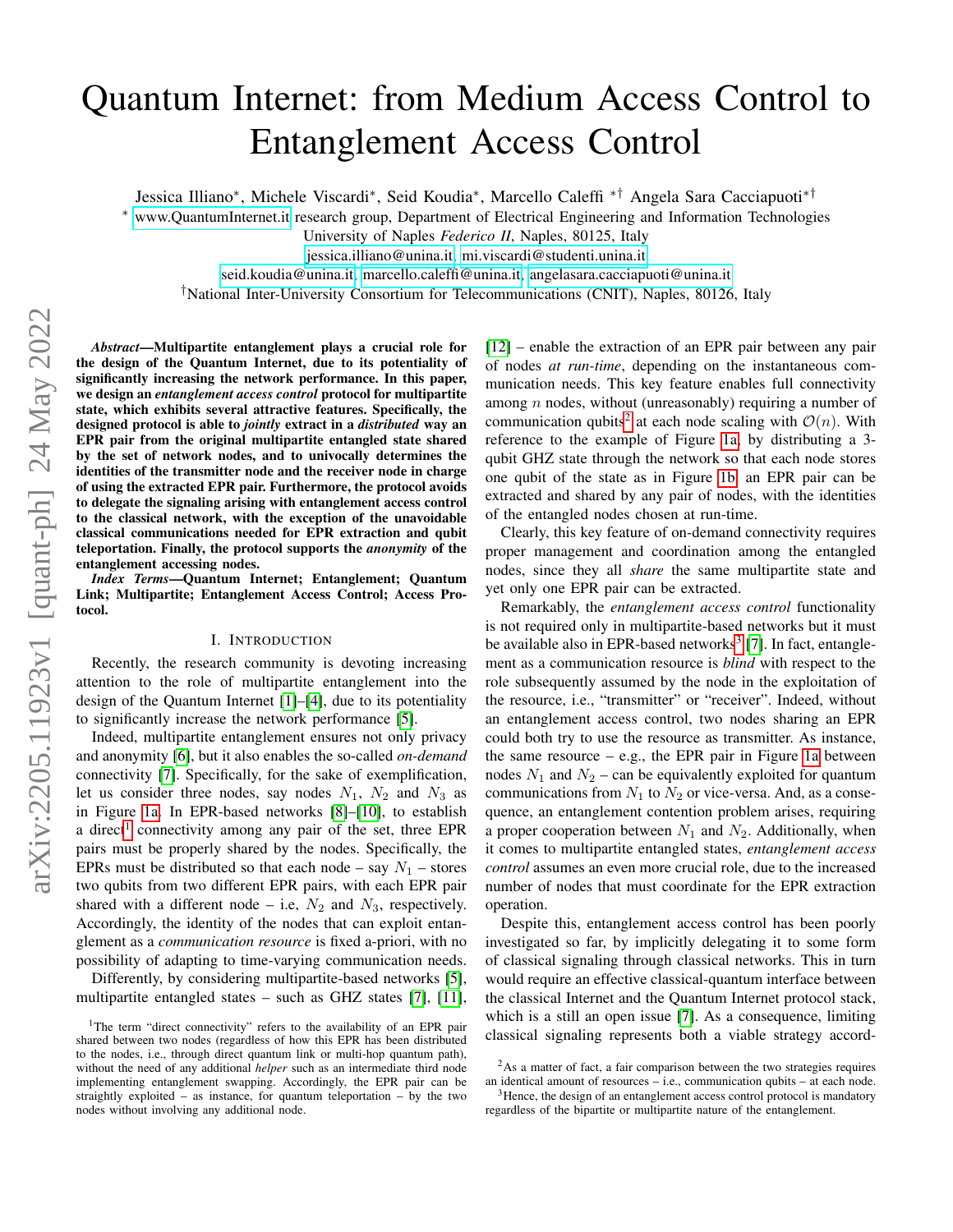<span id="page-1-0"></span>



(a) EPR-based connectivity. For directly interconnecting three nodes, a minimum of three EPR pairs must be generated and distributed through the network. Once distributed, each EPR establishes a virtual quantum link between a fixed pair of nodes, namely, the nodes storing a member of the EPR pair.

(b) Multipartite-based connectivity. A direct connection between any pair of nodes can be obtained by distributing a multipartite state – i.e., a GHZ state – among the network nodes. In fact, an EPR between any pair of nodes can be extracted from a multipartite state on-demand.

Fig. 1: *A-priori* vs. *on-demand* connectivity.

ingly to the current state-of-the-art as well as an interesting and yet-to-be solved research problem.

With this in mind, in this paper, we design an entanglement access control protocol with the objective of incorporating any signaling arising with entanglement access control into quantum communication resources, by exploiting the unconventional features of multipartite entanglement.

#### II. PRELIMINARIES

In the following, we first describe the system model and then we introduce the problem statement for the design of the entanglement access control protocol.

#### <span id="page-1-2"></span>*A. System Model*

For the sake of simplicity, we consider a star-network  $topology<sup>4</sup>$  $topology<sup>4</sup>$  $topology<sup>4</sup>$ , with a central node – say  $N_0$  – referred to as the *orchestrator* node and *n* end-nodes  $\{N_i\}_{i=1}^n$  – interacting in a time-slotted fashion, according to a model reminiscent of IEEE 802.15.4. Specifically, the orchestrator plays the same role of a classical IEEE 802.11 access point, namely, it acts as some sort of gateway for communications outside the quantum network and it manages the communications of the nodes belonging to the network. The assumption of a super-node – the orchestrator – is quite common in the quantum literature [\[13\]](#page-5-9), due to the complex mechanisms and the dedicated equipment underlying the entanglement generation and distribution process.

Orchestrator and end-nodes share a multipartite entangled state, and the overall goal of the entanglement access control protocol is to solve the entanglement contention problem among the nodes, with – as final outcome – the extraction of an EPR pair shared between a selected transmitter-receiver pair, by avoiding to delegate the access signaling to the classical network, as detailed in the following.

According to the time model represented in Figure [2,](#page-2-0) during the downlink, the orchestrator acts as transmitter and one of the end-nodes acts as receiver. The opposite holds during the uplink time-slot. It is worthwhile to note that, even if the

<span id="page-1-1"></span><sup>4</sup>This assumption is not restrictive since our protocol can be easily extended to peer-to-peer topologies.

adopted time-slotting automatically sets the transmitter node identity for downlink communications and the receiver node identity for the uplink ones, a contention of the entangled resource still occurs as discussed in the following.

## <span id="page-1-3"></span>*B. Problem Statement*

As previously mentioned, the design of the entanglement access control protocol aims at solving the entanglement contention among the nodes, with the final result of sharing an EPR pair among the selected node pairs. More into detail, the design of the protocol is carried out by full-filling the following requirements:

- the protocol must be able to *jointly* i) extract in a *distributed* way an EPR pair from the original multipartite entangled state shared by the set of network nodes, and ii) univocally determine the identities of the node acting a transmitter and the one acting as receiver for the extracted EPR pair;
- the protocol abstains from delegating the signaling arising with entanglement access control to the classical network, with the exception of the unavoidable classical communications needed to i) extract an EPR pair from a multipartite entangled state, and ii) perform the teleportation protocol;
- the protocol supports the *anonymity* of the selected nodes, i.e., transmitter and receiver identities should be disclosed only to each others, and they should be kept hidden to the remaining nodes.

From the above, it results that the protocol must be able not only to determine the identities of the two nodes eventually sharing the EPR pair, but also to associate a role – transmitter or receiver – to them. Mathematically, this can be modeled by introducing a proper functional  $\chi(\cdot)$ .

Specifically, given a set of nodes  $\mathcal{N} = \{N_i\}_{i=0}^n$  and the set of roles  $\mathcal{R} = \{R_t, \overline{R_t}\}$  – with  $R_t$  denoting the transmitter role and  $\overline{R_t}$  the receiver role – let us define the set  $\mathcal{N}_R$  constituted by the ordered pairs of network nodes, where the first node of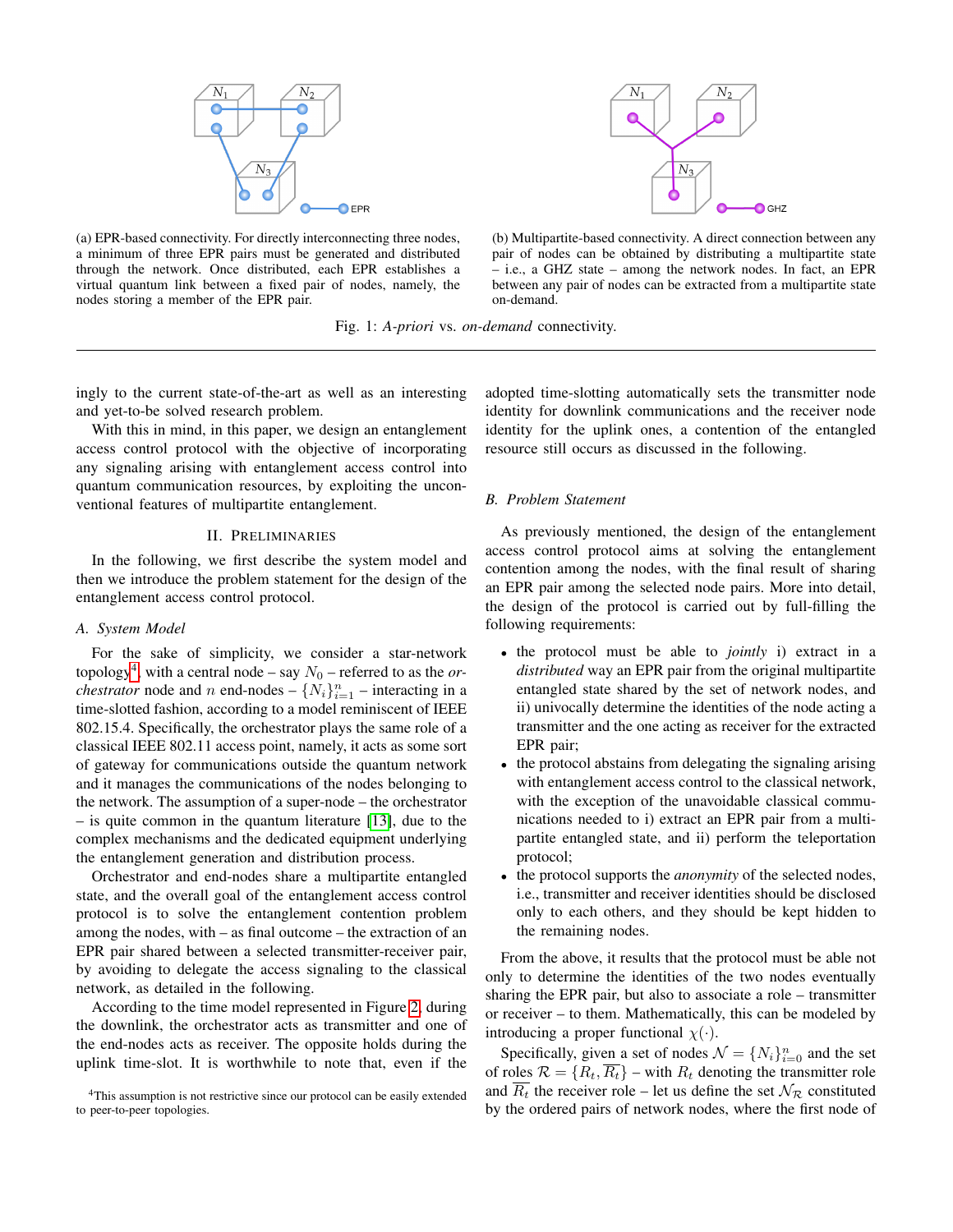<span id="page-2-0"></span>

Fig. 2: Graphical representation of the slotted time organization, with uplink – namely, end-nodes to orchestrator – transmissions interleaved with downlink – namely, orchestrator to end-nodes – ones.

the pair acts as transmitter and the second one as receiver:

$$
\mathcal{N}_{\mathcal{R}} = \left\{ \left\{ (N_i, N_j) \right\}_{i,j=0, i \neq j}^n : \right. \newline N_i \text{ has role } R_t \wedge N_j \text{ has role } \overline{R}_t \right\} \qquad (1)
$$

Stemming from [\(1\)](#page-2-1), the functional  $\chi(\cdot)$  must be able to univocally and jointly determine the node pair sharing the EPR along with the roles associated to each element of the node pair, as follows:

<span id="page-2-3"></span>
$$
\chi: \mathcal{N}_{\mathcal{R}} \to \{0, 1\} \quad \text{ s.t.} \quad \sum_{i,j} \chi(N_i, N_j) = 1 \tag{2}
$$

It should be noted that the joint requirements of distributed strategy and avoiding to delegate the signaling arising with entanglement access control to the classical network impose an additional requirement on the strategy, namely, the role assumed by each network node must be locally known at the node, as described in Section [III.](#page-2-2) Furthermore, additional conditions arise with the slotted time organizations on the functional  $\chi(\cdot)$ . To highlight such a dependency, in the following we denote with  $\chi_{T_d}(\cdot)$  the strategy in the downlink, and with  $\chi_{T_u}(\cdot)$  the strategy in the uplink.

## III. ENTANGLEMENT ACCESS CONTROL

<span id="page-2-2"></span>Among the different classes of multipartite entangled states [\[14\]](#page-5-10), two classes exhibit astonishing properties: *GHZ* states [\[11\]](#page-5-7), [\[12\]](#page-5-8) and *W* states [\[15\]](#page-5-11). Specifically, we exploit the maximally connectedness property of the former class for fulfilling the first requirement of the problem statement, i.e., the extraction of an EPR pair, and the asymmetry of the latter state for solving the entanglement contention.

Accordingly, the  $n + 1$ -qubit GHZ state – represented in red in Figure [3a](#page-3-0) – represents the key entangled resource for communication to be shared among the nodes. Furthermore, the *n*-qubit W state – which is one of the inputs for the generation of the *leader-aware* entangled state represented in purple in Figure [3a](#page-3-0) – represents the key tool for solving the GHZ state contention. Through a joint processing of both the entangled resources, the designed protocol fulfills all requirements described in Section [II-A,](#page-1-2) providing a collisionfree solution to the entanglement contention with probability one.

To better introduce the role of each entangled resource, we represent in Figure [3](#page-3-0) the distribution of the entangled states among the set  $\mathcal N$  of nodes. Specifically, before the start of the contention resolution the nodes share the two

<span id="page-2-1"></span>entangled resources as depicted in Figure [3a.](#page-3-0) Then, once the entanglement access control is performed, an EPR pair – represented in blue in Figure [3b](#page-3-0) – is extracted from the GHZ state and assigned according to the mapping  $\chi$  in [\(2\)](#page-2-3). Clearly, once the EPR pair is used for communicating, a new entanglement generation and distribution process occurs.

## *A. Communication Resource*

The maximally connectedness property [\[14\]](#page-5-10) of the GHZ state allows the extraction of an EPR pair that is: i) *deterministic*, i.e., an EPR pair is obtained with probability one[5](#page-2-4) ; ii) *invariant with respect to node identities*, i.e., an EPR pair can be extracted between any pair of qubits (hence, nodes) belonging to the multipartite state; iii) *LOCC*, i.e., the extraction relies exclusively on local operations and classical communications.

The extraction process works as follows. As said, the input entangled state for EPR generation is a  $(n + 1)$ -GHZ state:

<span id="page-2-6"></span>
$$
|GHZ\rangle_{n+1} = \frac{1}{\sqrt{2}} \left( |0\rangle^{\otimes (n+1)} + |1\rangle^{\otimes (n+1)} \right) \tag{3}
$$

By recalling the formalism of [\[16\]](#page-5-12), we denote with  $P =$  $\{p_0, ..., p_n\}$  the ordered sequence of  $n+1$  terms  $p_i \in \{0, 1\},$ with the subscript  $i$  denoting a certain node identity. In order to allow the designed strategy to select a unique transmitterreceiver pair, only two terms in  $P$  are equal to one and the remaining are equal to 0. In the next section we clarify that the generation of  $P$  with such a property is delegated to the other quantum resource involved in the designed protocol, i.e., the *leader-aware* entangled state, and it is distributed.

The value of  $p_i \in P$  determines the local unitary to be performed on the *i*-th GHZ qubit at the *i*-th node for distributively extracting an EPR pair, as follows:

<span id="page-2-5"></span>
$$
U_{p_i} = \begin{cases} H & \text{if } p_i = 0\\ I & \text{if } p_i = 1 \end{cases}
$$
 (4)

with  $I$  and  $H$  denoting the identity and the Hadamard unitary, respectively. From [\(4\)](#page-2-5), it results that the overall unitary  $U_P$ acting on the  $(n + 1)$ -GHZ state is given by:

<span id="page-2-7"></span>
$$
U_P = U_{p_0} \otimes U_{p_1} \otimes \ldots \otimes U_{p_n}
$$
 (5)

<span id="page-2-4"></span><sup>5</sup>Clearly neglecting the noise introduced by entanglement distribution and quantum operations for the sake of simplicity.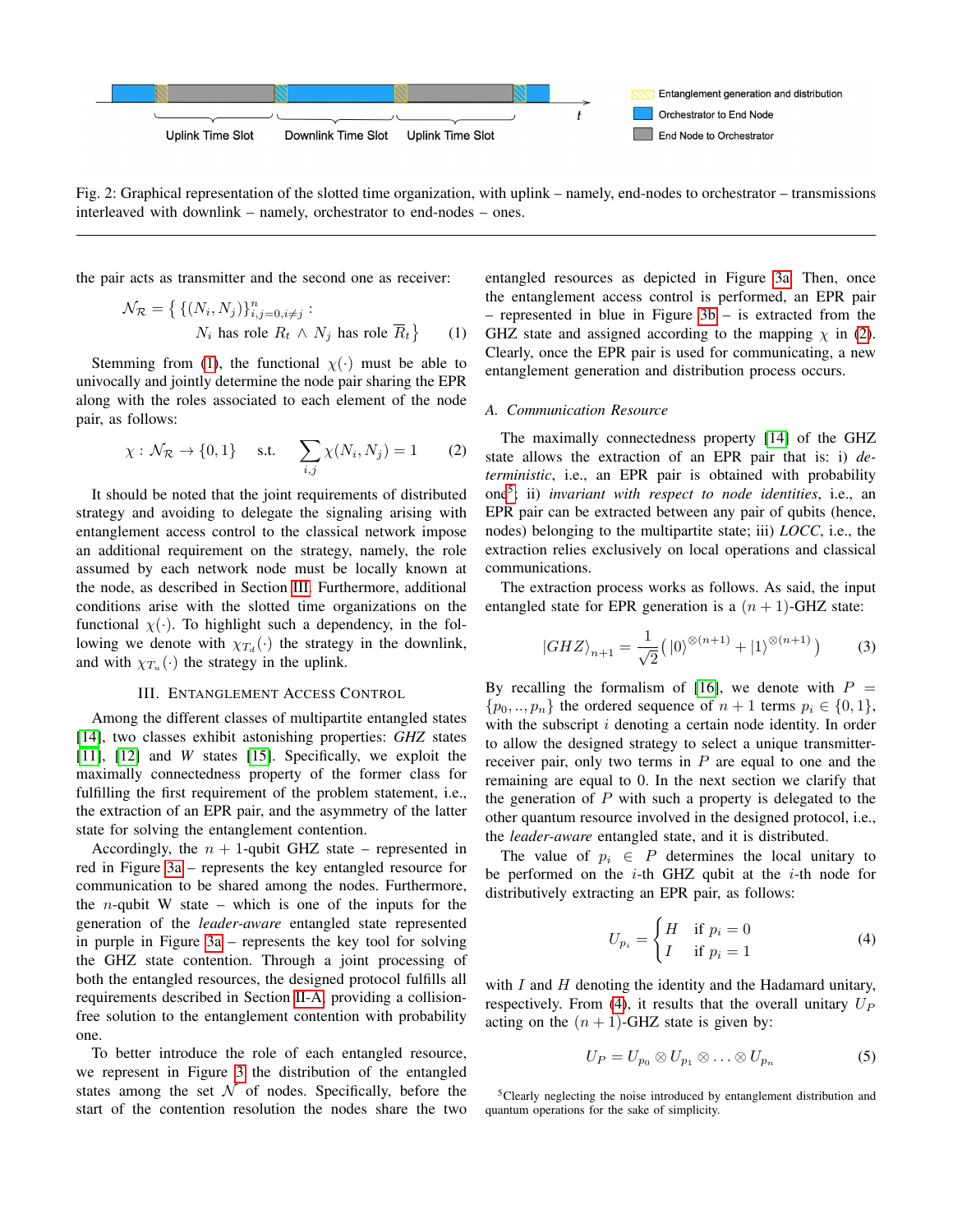<span id="page-3-0"></span>

(a) Initial state: before contention resolution. The *leader-aware* quantum state enables the contention resolution, whereas the GHZ state supplies the contention winner with the communication resources – namely, the EPR – for quantum teleportation.



(b) Final state: contention resolution completed. An EPR between the orchestrator  $N_0$  and end-node  $N_2$  has been generated, with the orchestrator (end-node) acting as transmitter during downlink (uplink) time-slots.

Fig. 3: Graphical representation of the multipartite quantum states shared among the nodes: (a) once entanglement has been distributed, and (b) once contention has been solved.

By applying the operator  $U_P$  to state in [\(3\)](#page-2-6), after some algebraic manipulations<sup>[6](#page-3-1)</sup>, the output state is:

$$
U_P |GHZ\rangle_{n+1} = |\Phi^+\rangle \otimes \sum_{k=1}^{2^{n-1}} |\psi_{\text{even}}^k\rangle_{n-1} + |\Phi^-\rangle \otimes \sum_{k=1}^{2^{n-1}} |\psi_{\text{odd}}^k\rangle_{n-1}.
$$
 (6)

In [\(6\)](#page-3-2),  $|\Phi^+\rangle$  and  $|\Phi^-\rangle$  denotes the two Bell states resulting from the actions of the two identities. Instead, the  $(n-1)$ -qubit states  $|\psi_{even}^k\rangle_{n-1}$  and  $|\psi_{odd}^k\rangle_{n-1}$  denote the states resulting from the processing induced by the  $(n-1)$  unitaries H. These states, as suggested by the name, are characterized by an *even* and *odd* number of qubits in state  $|1\rangle$ .

It is worthwhile to note that, by simply measuring the qubit at each *loser* node characterized by  $p_i = 0$ , namely, a node not selected as transmitter or receiver, an EPR shared between the contention winning nodes is deterministically generated. As a matter of fact, the specific Bell state  $|\Phi^+\rangle$  or  $|\Phi^-\rangle$  – generated can be determined by exploiting the properties of states  $|\psi_{even}^k\rangle_{n-1}$  and  $|\psi_{odd}^k\rangle_{n-1}$ . Specifically, a parity check on the measurement outcomes allows to distinguish the two states.

#### *B. Resource Contention*

*W* states allow a fair – namely, equiprobably – election of a leader among a set of nodes [\[17\]](#page-5-13). Indeed, this peculiar feature comes straightforward from the state expression:

$$
|W\rangle_n = \frac{1}{\sqrt{n}} \big( |100 \cdots 0\rangle + |010 \cdots 0\rangle + \cdots + |000 \cdots 1\rangle \big) \tag{7}
$$

The election of the leader is fair because of the amplitude of the  $|W\rangle_n$  state. Indeed, let us consider a set of n nodes  $N_1, N_2, ..., N_n$ , with node  $N_i$  detaining the *i*-th qubit – denoted as  $|W_i\rangle$  for the sake of simplicity and with a small notation abuse – of state  $|W\rangle_n$ . Each node simply performs a local measurement on its qubit. Accordingly, only one node of the set observes the outcome 1 – becoming so the leader – whereas the remaining nodes observe the outcome 0. Crucially, each node can observe the outcome 1 with the same probability equal to  $1/n$ . Hence, each node experiences the same probability of being elected leader.

<span id="page-3-2"></span>Stemming from a W state, for fulfilling the properties detailed in Section [II-A,](#page-1-2) we enrich the  $|W\rangle_n$  state with ancilla qubits. We refer to the global state as the *leader-aware* state  $|\Lambda\rangle_{n+m}$ , where  $m = \lceil \log_2 n \rceil$  is the number of ancilla qubits  $|a_1 \dots a_m\rangle$ . Specifically, each end-node stores a qubit of the  $|W\rangle_{n_{\mu}}$  state, whereas the ancilla qubits belongs to the orches-trator<sup>[7](#page-3-3)</sup>. They are exploited to make the orchestrator aware of the identity of the node elected as receiver (transmitter) during downlink (uplink) time-slots without exchange classical signaling. The circuit for generating the leader-aware state  $|\Lambda\rangle_{n+m}$ , represented in Figure [4](#page-4-0) for a particular case, can be generalized as a sequence of CNOTS according to the following rule: for any  $|W_i\rangle$ , given the binary representation of index  $i-1$  equal to  $\sum_{j=0}^{m-1} b_j 2^j$ , a  $\text{CX}(|W_i\rangle, |a_j\rangle)$  with  $|W_i\rangle$  acting as control is required for any  $b_j \neq 0$ .

#### *C. Uplink Protocol*

We now focus on the entanglement access protocol in the uplink time-slot, during which the orchestrator node  $N_0$  acts as receiver. Accordingly, the problem statement in Sec. [II-B](#page-1-3) can be revised as follows:

$$
\mathcal{N}_{\mathcal{R}} = \left\{ \left\{ (N_i, N_0) \right\}_{i=1}^n : \right. \nN_i \text{ has role } R_t \wedge N_0 \text{ has role } \overline{R}_t \right\}
$$
\n(8)

$$
\chi_{T_u}: \mathcal{N}_{\mathcal{R}} \to \{0, 1\}
$$
 s.t. 
$$
\sum_i \chi_{T_u}(N_i, N_0) = 1 \quad (9)
$$

<span id="page-3-3"></span> $<sup>7</sup>$ Although discussed separately, W and ancilla qubits are jointly generated</sup> as a single multi-partite state, and then distributed through the network without the need of CNOTs among remote nodes.

<span id="page-3-1"></span><sup>&</sup>lt;sup>6</sup>The operator  $U_P$  is the result of the tensor product of single-qubit operations. Hence, we can freely rearrange the terms in [\(5\)](#page-2-7) so that the first two qubits correspond to the two  $p_i$  terms equal to 1.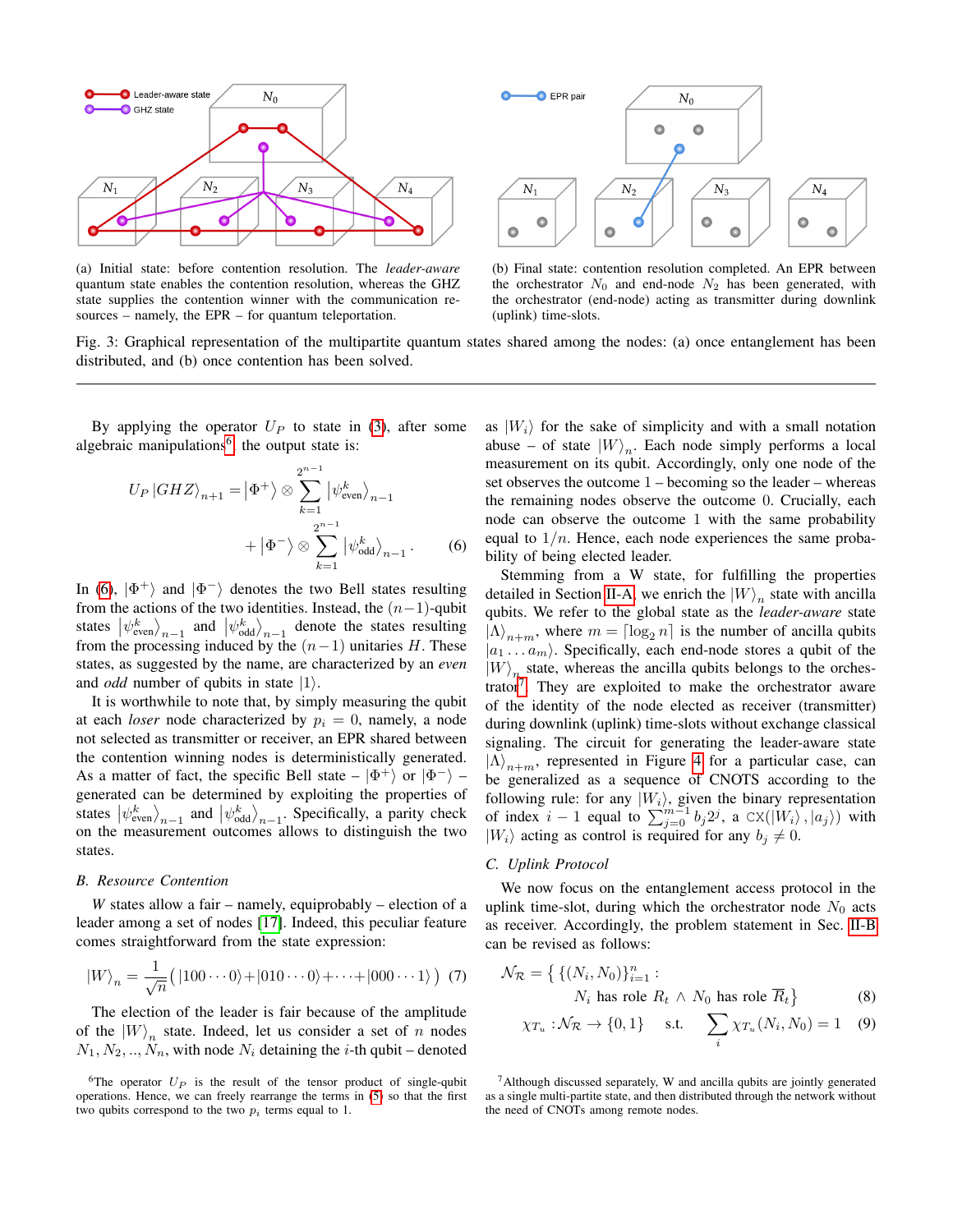<span id="page-4-0"></span>

Fig. 4: Quantum circuit for generating the leader-aware state  $|\Lambda\rangle_6$  by considering the example in Figure [3.](#page-3-0) The input state of the circuit is  $|W\rangle_4 \otimes |00\rangle$ , with  $|W_i\rangle$  denoting the *i*-th qubit of the  $|W\rangle_4$  state. Accordingly  $|\Lambda\rangle_6 = \frac{1}{\sqrt{2}}$  $\frac{1}{4}$ [|100000} +  $|010010\rangle + |001001\rangle + |000111\rangle]_{W_1, W_2, W_3, W_4, a_0, a_1}.$ 

The protocol, represented in Figure [5,](#page-5-14) works as follows. Each end-node  $N_i$  performs a local measurement in the computational basis on its qubit  $|W_i\rangle$ , by obtaining the measurement outcome  $w_i \in \{0, 1\}$ . Such an outcome determines the value of  $p_i = w_i$ , by univocally determining the unitary in [\(4\)](#page-2-5).

Specifically, whenever  $w_i = 0$ ,  $N_i$  loses the contention –  $\chi_{T_u}(N_i,N_0) = 0$ . And consequently  $N_i$  performs a local measurement in the Hadamard basis on its qubit  $|GHZ_i\rangle$ , with measurement outcome denoted as  $q_i \in \{0, 1\}$ . This measurement guarantees  $N_i$  to "leave" the entangled state  $|GHZ\rangle_{n+1}$  by preserving the entanglement shared between the remaining nodes.

Otherwise, whenever  $w_i = 1$ ,  $N_i$  is granted access to the entanglement resource as transmitter  $-\chi_{T_u}(N_i, N_0) = 1$ . Due to the processing performed by the contention losers on their GHZ qubits, the protocol ends up with the feature of  $N_i$ being the only one sharing a ready-to-use EPR pair with the orchestrator as represented in Fig. [3b.](#page-3-0) Accordingly, it can starts the quantum teleportation as shown in the upper-left part of Figure [5.](#page-5-14) More into detail,  $N_i$  performs a CNOT with the qubit to be teleported  $|\phi^*\rangle$  acting as controller and the qubit  $GHZ_i$ acting as target, followed by an Hadamard gate on  $|\phi^*\rangle$  and a measurement on both  $|\phi^*\rangle$  and  $GHZ_i$  obtaining the outcomes  $q*$  and  $g*$ , respectively.

From the above, remarkably, the identity of the elected transmitter is not disclosed to the other end-nodes. In fact, the protocol design provides each end-node  $N_i$  with only local knowledge about  $\chi_{T_u}(\cdot)$  as a result of the measurement of

<span id="page-4-2"></span>TABLE I: True table of the elected leader discrimination function for the quantum circuit given in Figure [4.](#page-4-0)

| W | $W_2$ | $\scriptstyle W_3$ | $\scriptstyle W_4$ | $a_0$ | $a_1$ |
|---|-------|--------------------|--------------------|-------|-------|
|   | 0     | O                  |                    |       | 0     |
| 0 |       | 0                  | 0                  |       | 0     |
| 0 | 0     |                    | 0                  |       |       |
| ſ |       | O                  |                    |       |       |

the W qubit locally stored<sup>[8](#page-4-1)</sup>. Differently, full knowledge about  $\chi_{T_u}(\cdot)$  is available at the orchestrator by simply measuring the ancilla qubits, as shown with the example in Table [I.](#page-4-2)

It is worthwhile to note that the outcomes  ${g_i}$  from the measurement of the GHZ qubits at the end-nodes must be transmitted to the orchestrator, as shown in Figure [5.](#page-5-14) As a matter of fact,  $g^*$  is required for completing the teleportation process [\[18\]](#page-5-15) whereas the  ${g_i}_{g_i \neq g*}$  are needed for distinguishing between the two Bell states in [\(6\)](#page-3-2). By feeding with all the  ${g_i}$  a switch controlled by the measurements of the ancilla qubits, the receiver is able to distinguish  $g_*$  from  $g_i$ . Thus the orchestrator is able, by performing a Z gate controlled by the sum modulo 2 of the  ${g_i}_{g_i \neq g*}$ , to recover  $|\phi^+\rangle$  from  $|\phi^-\rangle$ .

In a nutshell, the designed distributed protocol provides fair, collision-free access to a EPR pair deterministically extracted by a multipartite state. We remark that the collision-free property is independent from the number of connected endnodes, and it relies on the asymmetry of the entangled state  $|W\rangle$ .

#### *D. Downlink Protocol*

We now focus on the entanglement access protocol in the downlink time-slot, during which the orchestrator  $N_0$  acts as transmitter. Accordingly, the problem statement becomes:

$$
\mathcal{N}_{\mathcal{R}} = \left\{ \left\{ (N_0, N_j) \right\}_{j=1}^n : \right. \nN_0 \text{ has role } R_t \wedge N_j \text{ has role } \overline{R}_t \right\}
$$
\n(10)

$$
\chi_{T_d} : \mathcal{N}_{\mathcal{R}} \to \{0, 1\} \quad \text{ s.t.} \quad \sum_j \chi_{T_d}(N_0, N_j) = 1 \quad (11)
$$

The circuital representation for the downlink entanglement access is represented in Figure [6.](#page-5-16) Downlink communications represents the dual scenario of uplink communications. More into detail, role  $\overline{R_t}$  must be univocally assigned to a single end-node, and the knowledge of such an assignment should be available at the orchestrator for properly scheduling the transmission of the qubit meant to be transmitted to the selected end-node. Due to the problem duality, the same strategy adopted for the assignment and signaling about the transmitter identity in uplink can be used also for the downlink signaling and assignment.

More in details, when  $w_i = 1$  is measured, node  $N_i$  acquires the receiver role, waiting for the classical bits  $g_0$  and  $q_*$  needed to complete the teleportation, as shown in lower-left part of Figure [6.](#page-5-16) Otherwise,  $N_i$  defers the reception of a downlink communication by leaving the entangled state  $|GHZ\rangle_{n+1}$ without altering the entanglement shared between the remaining nodes, as shown in upper-left part of Figure [6.](#page-5-16) As regards to the orchestrator, the ancilla qubits are exploited for selecting the information qubit  $|\phi^*\rangle$  meant to be transmitted to the endnode that measured  $w_i = 1$ .

<span id="page-4-1"></span><sup>&</sup>lt;sup>8</sup>The knowledge that may be guessed by observing the transmission of  $q_*$ from the winner end-node can be easily obfuscated through dummy random values sent by loser nodes.